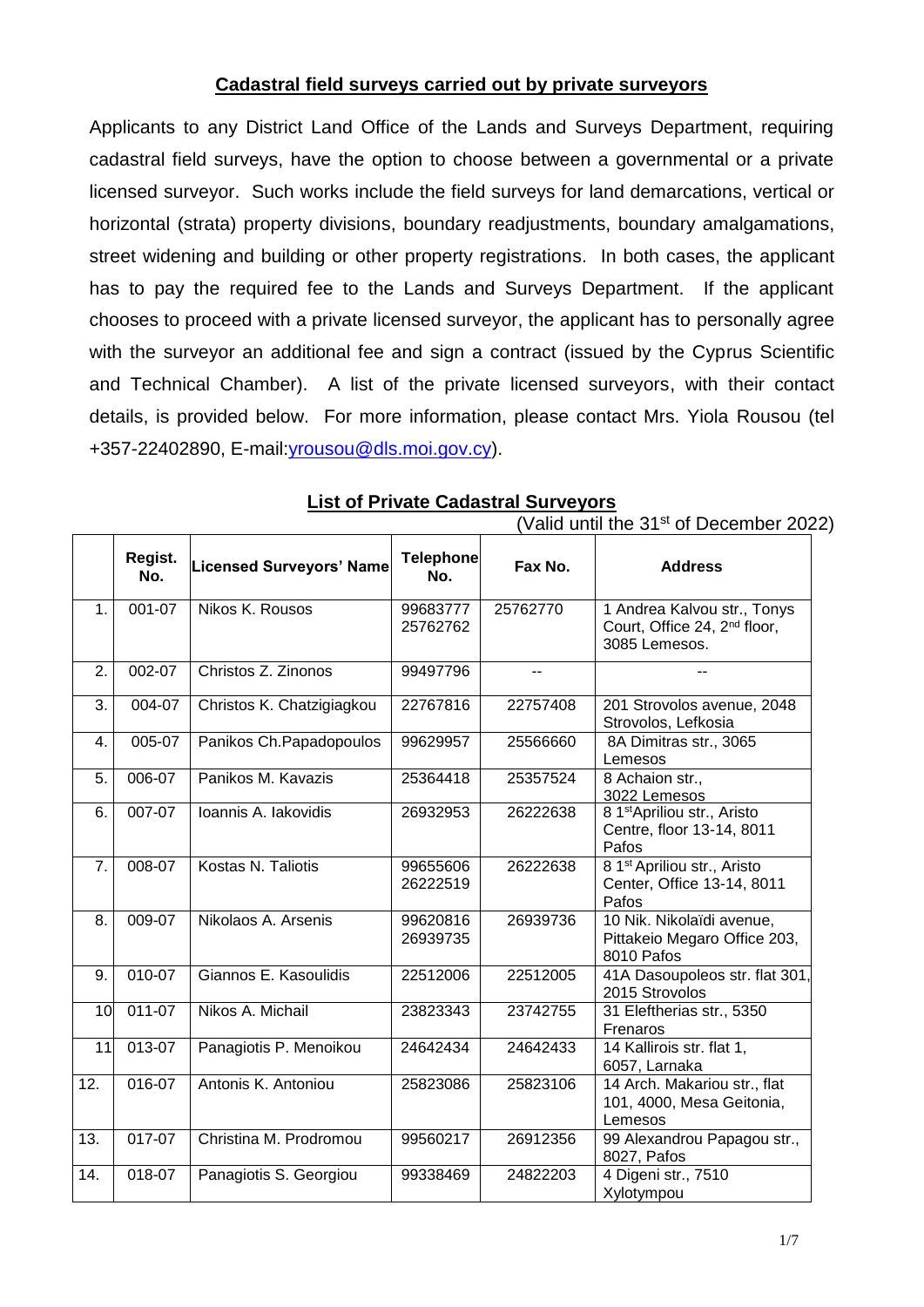| 15. | 019-07 | Marios P. Ladias                | 99458799             | 26952270                 | 31 Georg. Christoforou str.,<br>8046 Pafos                                           |
|-----|--------|---------------------------------|----------------------|--------------------------|--------------------------------------------------------------------------------------|
| 16. | 020-07 | Evagoras D. Odysseos            | 99331782             | 26822596                 | 10 Nikou Nikolaïdi str.<br>Pittakeio Megaro, Office 304<br>8010 Pafos                |
| 17. | 023-07 | Nikolas I. Dimitriou            | 25001100             | 25365557                 | 79 Athinon str., Nora Court,<br>Office 401, 3040 Lemesos                             |
| 18. | 025-07 | Effimia G. Psalta               | 99405947<br>26910452 | 26910516                 | 3 Nikou Nikolaïdi str. "Savva<br>Plaza", Office 208, 8010<br>Pafos                   |
| 19. | 026-07 | Michalakis O. Michail           | 99417172             | $\overline{\phantom{a}}$ | 13 Volou str., 8028 Pafos                                                            |
| 20. | 027-07 | Nikos A. Symeou                 | 99632462             | $\overline{a}$           | Dimitri<br>Chamatsou&Panagouli corner<br>8200 Geroskipou                             |
| 21. | 028-07 | Giannis G.<br>Chatzioikonomou   | 99613280<br>26911125 | 26939736                 | 10 Nik. Nikolaïdi avenue,<br>Pittakeio Megaro, Office 203,<br>8010 Pafos             |
| 22. | 029-07 | Tomazos Th. Marinos             | 99628570<br>99655977 | 22876780<br>24664365     | 12 Kentavrou str., Aglantzia,<br>2113 Lefkosia                                       |
| 23. | 030-07 | Filippos A. Sepos               | 99947230             | 22484330                 | 23 Lefkonoikou str.,<br>2202 Geri                                                    |
| 24. | 031-07 | Giorgos P. Vromovrysiotis       | 99584697<br>25108370 | 25108371                 | 20 Katinas Paxinou str.,<br>4105Agios Athanasios,<br>Lemesos                         |
| 25. | 032-07 | Froixos M. Stavrinidis          | 22370169<br>99664170 | 22380913                 | 7 Kifisias str., 2312 Pano<br>Lakatameia                                             |
| 26. | 033-07 | Pantelis P. Soliatis            | 99663845             | 22518255                 | 47 Athalassas avenue, flat<br>301 2012, Strovolos, Lefkosia                          |
| 27. | 034-07 | Andreas A.<br>Papachristodoulou | 99570590             | 26960317                 | 11 Grigori Afxentiou str., 8200<br>Geroskipou, Pafos                                 |
| 28. | 036-07 | Kikis F. Filippou               | 99668234             | 24650033                 | Sotiros 3 str., Zorzis<br>Gemiland Court, Office 205,<br>6010 Larnaka                |
| 29. | 037-07 | Stathis S. Perikleous           | 25713230             | 25713240                 | 7 Styl. Hourmouziou str.,<br>4152 Kato Polemidia,<br>Lemesos                         |
| 30. | 038-07 | Ioannis D. Gkagktzas            | 99649340<br>24653207 | 24656126                 | 16-18 Arch. Kyprianou str.,<br>6016 Larnaka                                          |
| 31. | 039-07 | Charalampos A.<br>Charalampous  | 22387053<br>99611142 | 22879630                 | 6 Agiou Prokopiou str., 2334<br>Archangelos                                          |
| 32. | 040-07 | Panagiotis N. Geladakis         | 99562932             | 25662264                 | Vasa Koilaniou, 4771<br>Lemesos                                                      |
| 33. | 041-07 | Nikos M. Zannettis              | 99425326             | 22325391                 | 6 DigeniAkrita str., 2045<br>Strovolos                                               |
| 34. | 044-07 | Loïzos A. Kazamias              | 22381980<br>99349742 | 22771446                 | 62 Anthoupoleos avenue,<br>2301 Lakatameia                                           |
| 35. | 045-07 | Pantelis N. Finopoulos          | 99698628             | 22623614                 | 15 25 <sup>th</sup> Martiou str., 2630<br>Psimolofou                                 |
| 36. | 047-07 | Michalis K. Paraskevaïdis       | 99436169             | 22495192                 | 7A Kratinou str., Strovolos<br>2040 Lefkosia                                         |
| 37. | 048-07 | Andreas A. Petropoulos          | 25393144<br>99674242 | 25824225                 | 12 Zappeiou str., Ag.<br>Spyridonas, 3050 Lemesos                                    |
| 38. | 050-07 | Christodoulos N. Markou         | 25561532             | 25562314                 | 20 Sikouana str., 3065<br>Lemesos                                                    |
| 39. | 051-07 | Zannetos N. Tofallis            | 99127796             | $\overline{a}$           | 11 Giganton str. Flat 103,<br>6023 Larnaka                                           |
| 40. | 053-07 | lezekiil A. lezekiil            | 99699316<br>26945266 |                          | El. Venizelou& N. Nikolaïdi<br>corner, Tsepa-Tatiana bldg,<br>Office 106, 8021 Pafos |
| 41. | 055-07 | Dimitrios G. Makrygiannis       | 99694105             | 22510985                 | 18 Georgiou Katsouri str.,<br>2040 Strovolos                                         |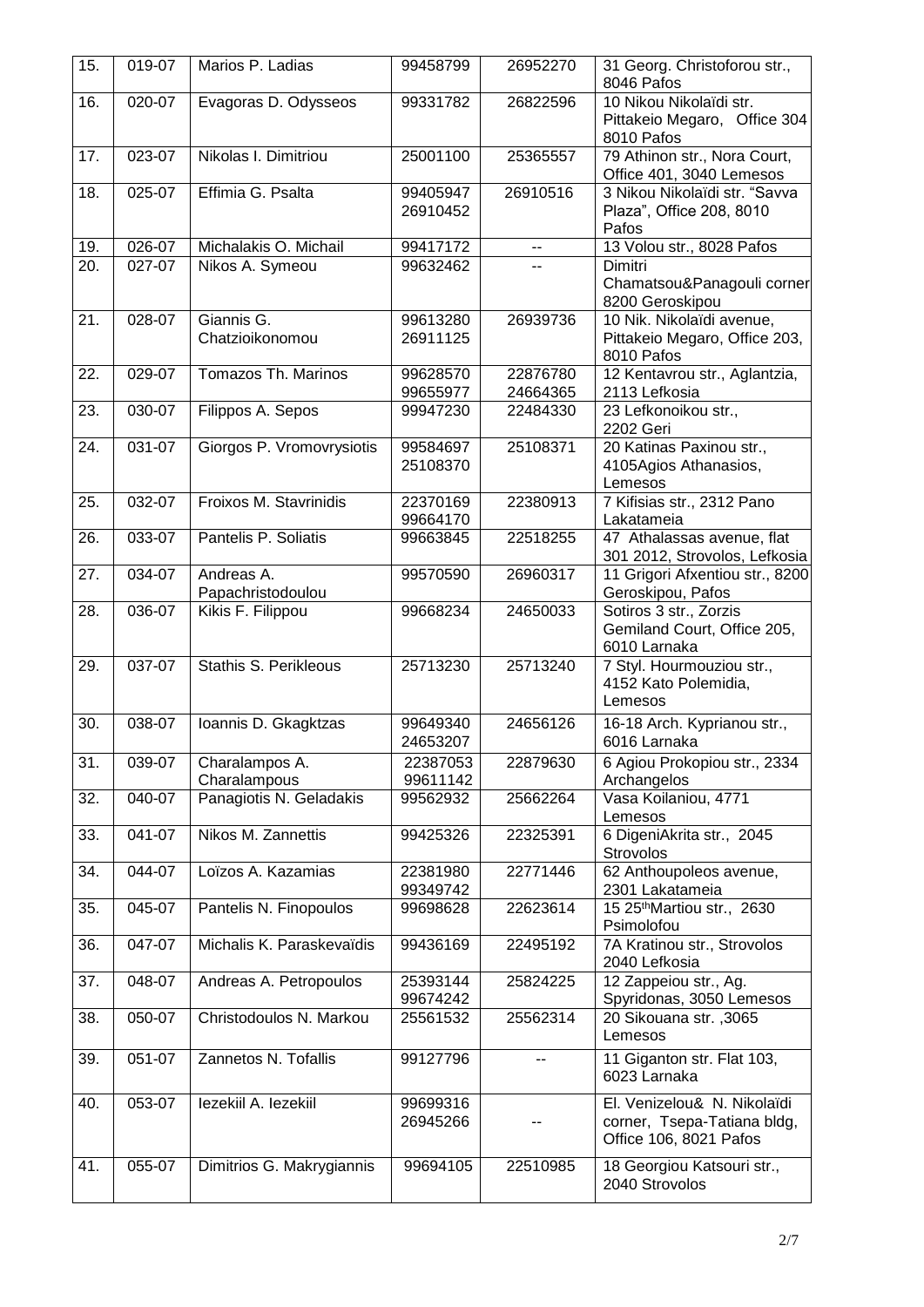| 42. | 058-07              | Georgios I. Othonos            | --                   | н.                       | 29B Kefallinias str., 2107<br>Aglantzia, Lefkosia                                |
|-----|---------------------|--------------------------------|----------------------|--------------------------|----------------------------------------------------------------------------------|
| 43. | $\overline{0}59-07$ | Andreas M. Andreou             | 22771784<br>99698645 | 22771784                 | 12 Elioudi str., 2364<br>AgiosDometios, Lefkosia                                 |
| 44. | 060-07              | Vryonis K. Vryonidis           | 99620560             | 25736680                 | 62 Kritis str., flat. 203, 3087<br>Kapsalos, Lemesos                             |
| 45. | 062-07              | Vrachimis N. Artymatas         | 99204944<br>23740310 | 23740310                 | 21 Antoni Papadopoulou str.,<br>5282 Paralimni                                   |
| 46. | 063-07              | Eftychios K. Rousias           | 99649665             | 25393505                 | 11 Sotiri Skipi str., 4150<br>Kato Polemidia, Lemesos                            |
| 47. | 065-07              | Konstantinos D. Bakalis        | 99209602             | 25566660                 | 8A Dimitras str., 3065<br>Lemesos                                                |
| 48. | 066-08              | Magda S. Orfanidou             | 99820852             | 25775542                 | 19, 26 <sup>th</sup> Street, 4155 Kato<br>Polemidia, Lemesos                     |
| 49. | 068-08              | Petros K. Papasavvas           | 99643776<br>25574413 | 25570318                 | 52A Omonoias avenue,<br>Office 1, 1 <sup>st</sup> floor Lemesos                  |
| 50. | 069-08              | Antronikos I. Antronikou       | 25394623<br>99614687 | $-$                      | 1 Kozanis str., 4182 Ypsonas                                                     |
| 51. | 070-08              | Agisilaos S. Agisilaou         | 22447770<br>99884580 | 22374988                 | 47 Perikleous str., 2021<br>Strovolos, Lefkosia                                  |
| 52. | 071-08              | Aristodimos S.<br>Anastasiadis | 22447770<br>99352957 | 22374988                 | 47 Perikleous str., 2021<br>Strovolos, Lefkosia                                  |
| 53. | 077-09              | Ermolaos A. Doulias            | 26954040<br>99339839 | 26935507                 | 4 Vosporou str., Anavargos<br>8025 Pafos                                         |
| 54. | 078-09              | Marios T. Papageorgiou         | 26953027<br>99513897 | 26953027                 | 11 Alexandroupoleos str.,<br>8027 Pafos                                          |
| 55. | 079-09              | Konstantinos S. Temenos        | 99893132<br>25254243 | 25254232                 | 6 Trion lerarchon str., Bldg 2<br>Agios Ioannis, 3016 Lemesos                    |
| 56. | 080-09              | Panagiota E. Kaspi             |                      | --                       |                                                                                  |
| 57. | 083-09              | Andreas N. Andreou             | 96609780             | $\overline{\phantom{a}}$ | 6 Dervenakion, Zakaki,<br>3047 Lemesos                                           |
| 58. | 084-10              | Eleni E. Miltiadous            | 99372277<br>26220521 | 26939710                 | 7 Thasou str.,<br>8021 Pafos                                                     |
| 59. | 085-10              | Vasoula S. Vasou               | 99893866             |                          | 26 Agapinoros str., 8049<br>Pafos                                                |
| 60. | 086-10              | Dimitris K. Masias             | 99479596             | 22757408                 | 17 Georgiou Sfrantzi str. 2047<br>Strovolos                                      |
| 61. | 087-10              | Christos T. Savvidis           | 96358226<br>25108872 | 25108872                 | 30 <sup>A</sup> Mishiaouli & Kavazoglou<br>str., Agios Antonios, 3017<br>Lemesos |
| 62. | 088-10              | Maria Ch. Talantini            | 99808112             | 22663342                 | 16C Chalkokondyli, 1071<br>Lefkosia                                              |
| 63. | 089-10              | Dimitris P. Damianou           | 99995300             | 25250909                 | 13 Koronis str.<br>Petrou&Pavlou, 3081<br>Lemesos.                               |
| 64. | 090-10              | Melios E. Agathangelou         | 99125004<br>25762762 | 25762770                 | 1 Golgotha str., flat B1,<br>Kato Polemidia,<br>4154 Lemesos                     |
| 65. | 091-10              | Georgia A. Marnerou            | 99784954             | 23722266                 | P.O. Box 30028,<br>5340 Agia Napa                                                |
| 66. | 092-10              | Christos N. Chrisostomou       | 99640520             | 22334071                 | 10 Kouriou str.,<br>2115 Platy Aglantzias                                        |
| 67. | 093-10              | Pantelis A. Leivadiotis        | 99468822             | 24662354                 | 34 Zakynthou str., P.O. Box<br>42370, 6533 Larnaka                               |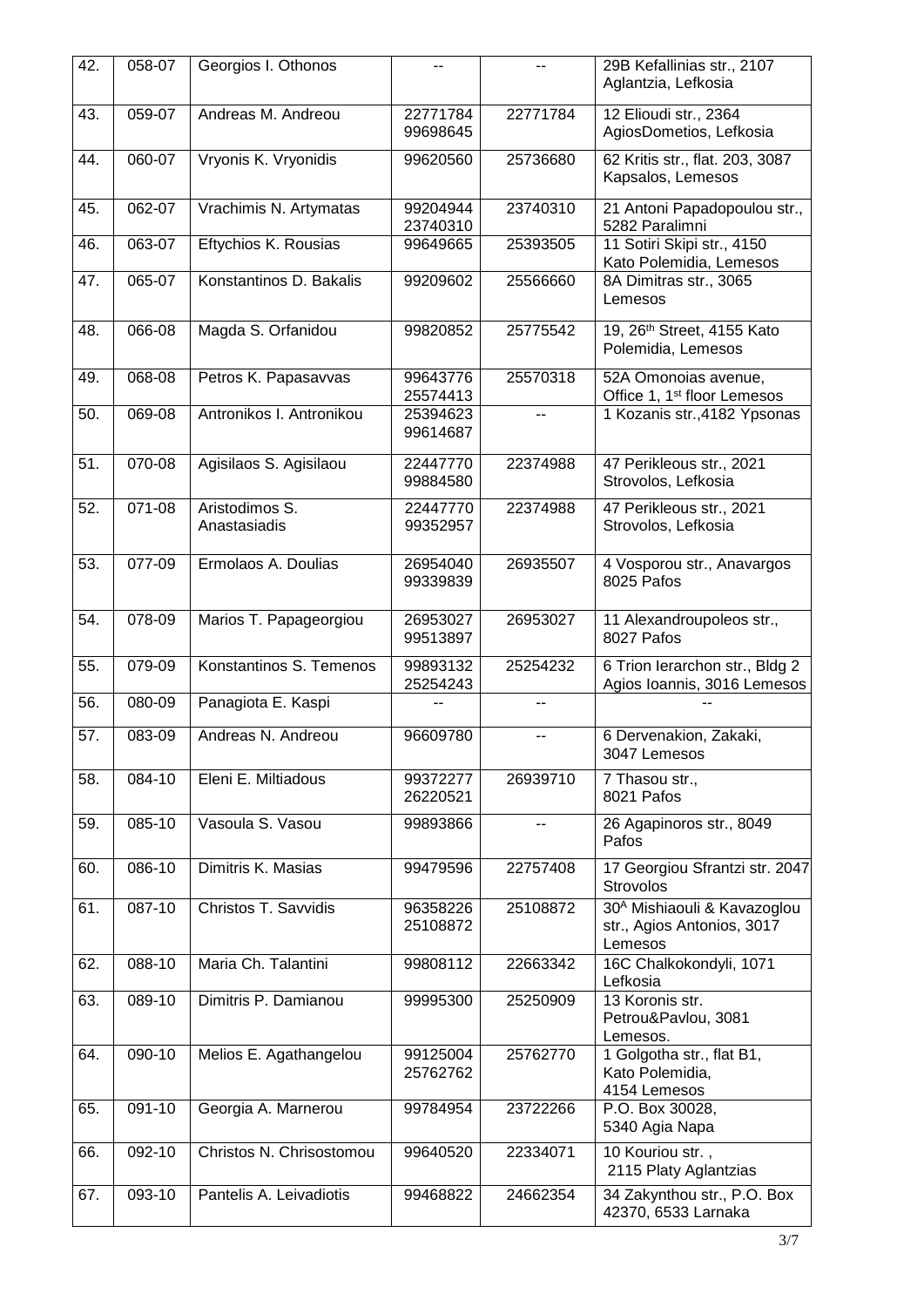| 68. | 102-11     | Stefanos K. Panagiotou                 | 99583625              | 25760361       | 22 Aimiliou Zola str., 3115<br>Agia Fyla, Lemesos                                                              |
|-----|------------|----------------------------------------|-----------------------|----------------|----------------------------------------------------------------------------------------------------------------|
| 69. | 103-11     | Georgios A. Fotiou                     | 99332038<br>22261676  | 22261679       | 16G Chalkokondili str., 1071<br>Nicosia                                                                        |
| 70. | 104-11     | Nikolaos A. Christodoulou              | 25354141<br>99531348  | 25378787       | 48 Apostolou Varnava<br>str.,3065 Lemesos                                                                      |
| 71. | 105-11     | Georgios I. Onisiforou                 | 99550398              |                | 12 <sup>A</sup> Agias Triados str.,<br>6037<br>Larnaka                                                         |
| 72. | $106 - 11$ | Konstantinos A.<br>Papageorgiou        | 99594313              | --             |                                                                                                                |
| 73. | 108-12     | Angeliki A. Mavrou                     | 99814865              | 25106039       | 18 Filikis Etaireias str. Agios<br>Athanasios, 4105 Lemesos                                                    |
| 74. | 109-12     | Frixos K. Christoforou                 | 99815196              | 25253133       | 42 Archiep. Makariou III str.,<br>floor.,<br>Office<br>2nd<br>11.<br>3065 Lemesos                              |
| 75. | $110 - 12$ | Andreas V. Papageorgiou                | 23922128<br>99542148  | 23922949       | 8 Grigori Afxentiou str.,<br>5510 Avgorou                                                                      |
| 76. | $111 - 12$ | Nikos S. Stylianou                     | 99798882              | 22264145       | 6 Navarinou str.,<br>Strovolos, 2043 Lefkosia                                                                  |
| 77. | 112-12     | Dimitris Ch. lakovou                   | 99036033              | --             | 4 Argous str., Vorios Polos<br>Kaimakli, 1026 Lefkosia                                                         |
| 78. | $114 - 13$ | Georgios Ch. Georgiou                  | 99311990              | $\overline{a}$ | 2 <sup>A</sup> Grevenon str.,<br>3077 Lemesos                                                                  |
| 79. | $116 - 13$ | lakovos A. Ttofi                       | 99820926              | $\overline{a}$ | Agiou Georgiou (parodos)<br>str.,<br>2720 Akaki, Lefkosia and<br>Ezekia Papaioannou 12,<br>Dromolaxia, Larnaka |
| 80. | 117-13     | Ilias R. Diola                         | 99123674              | н.             | Garyfalias 4 <sup>B</sup><br>2057 Strovolos, Lefkosia                                                          |
| 81. | 035-07     | Eleni T. Diaouri                       | 25823086              | 25823106       | 14 Arch. Makariou III str.<br><b>Stamatiou Center Block A</b><br>Flat 101A<br>4000 Mesa Geitonia,<br>Lemesos   |
| 82. | $118 - 13$ | Christina Ch.<br>Themistokleous Liasou | 99043182              |                | 15A, 28 <sup>th</sup> Oktovriou str.<br>2600 Klirou, Lefkosia                                                  |
| 83. | 120-13     | Antreas S. Dimitriou                   | 99739033              | --             | 2 Ampelokipon str.,<br>2045 Strovolos, Lefkosia                                                                |
| 84. | 121-13     | Kyriakos Ch. Eliades                   | 99839059<br>24001888  | 24001889       | 6 Artas str., Block A Flat 202A<br>7102 Aradippou, Larnaka                                                     |
| 85. | 123-14     | Stelios A. Panteli                     | 99899888<br>25575178  |                | 11 <sup>A</sup> Dimitri Psatha str.<br>4632<br>Kolossi, Lemesos                                                |
| 86. | 124-14     | Chrysostomos K.Georgiou                | 99579994              | --             | 19 Pipinou str. 4002 Mesa<br>Geitonia, Lemesos                                                                 |
| 87. | 125-14     | Evagoras S. Evagorou                   | 99818430              | --             |                                                                                                                |
| 88. | 126-14     | Georgios V. Kanteres                   | 96619190              | --             | 7A Toulipas str., 3115 Agia<br>Fyla, Lemesos                                                                   |
| 89. | 127-14     | Georgios G. Noukakis                   | 99894856              | --             | 193A Strovolos avenue, 2049<br>Strovolos, Lefkosia                                                             |
| 90. | 128-14     | Despoina A. Kouloumou                  | 99157721              | --             |                                                                                                                |
| 91. | 132-15     | Nikolaos A. Mamas                      | 99753879,<br>24817531 | 24817532       | 20 Georgiou Seferi str.,<br>Seaview Court, Apt. 102,<br>6017 Larnaka                                           |
| 92. | 133-15     | Afroditi S. Kouzoupou                  | 99907212              | 26221200       | Neof. Nikolaidi&Pindou<br>Corner, Annita Court, 2 <sup>nd</sup> Flr.,<br>Office 202, 8011 Pafos                |
| 93. | 134-15     | Christos G. Antoniou                   | 99468103              | --             | 12 Michalaki Karaoli str.,<br>Petridia, Empa, 8250 Pafos                                                       |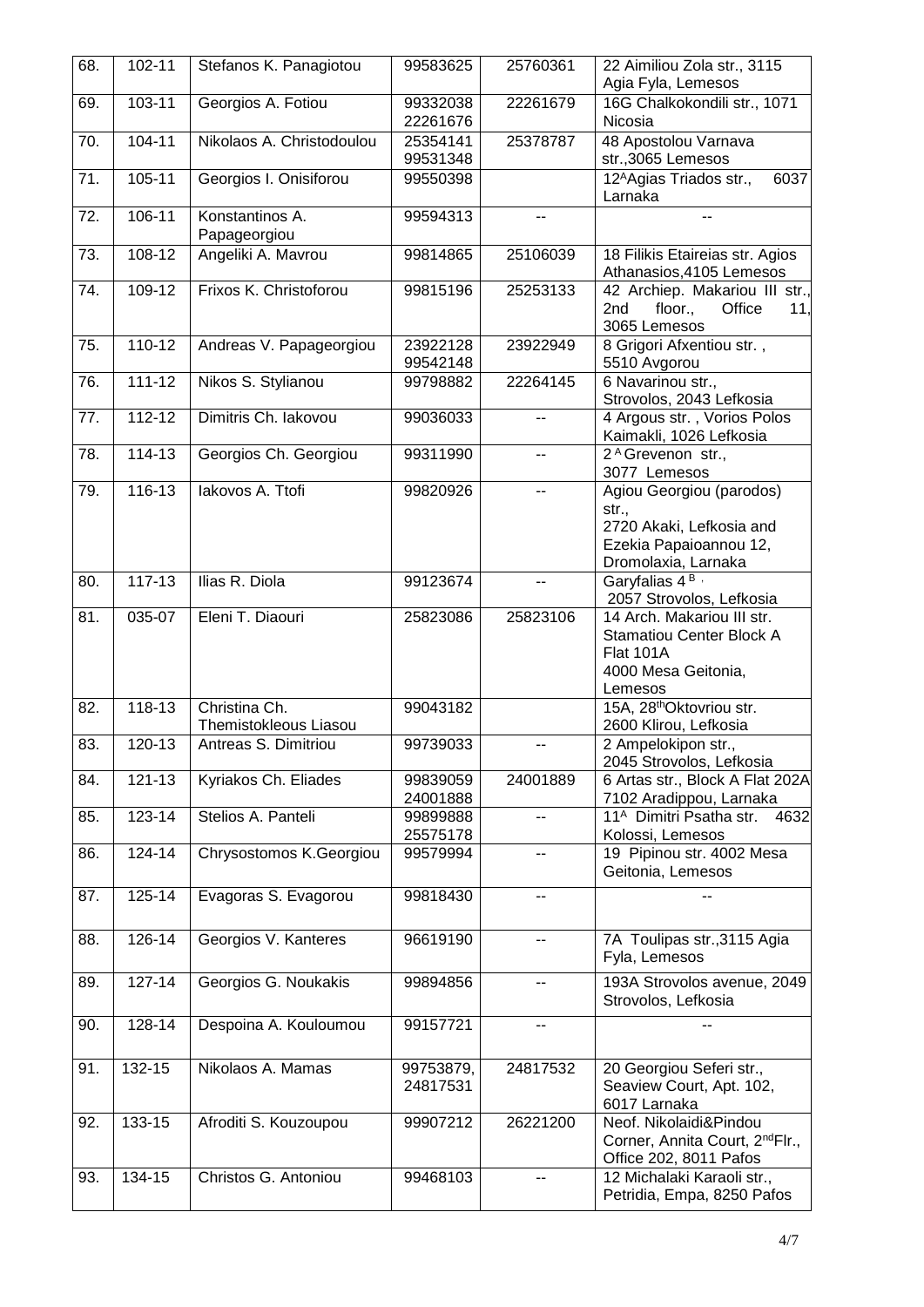| 94.  | 135-15     | Theocharis D. Mylona                                          | 99799341             | --             | 19 Ippokratous str.,<br>Geroskipou, 8201 Pafos                           |
|------|------------|---------------------------------------------------------------|----------------------|----------------|--------------------------------------------------------------------------|
| 95.  | $136 - 15$ | Konstantinos G. Stylianou                                     | 99040833             | $\overline{a}$ | 4 Sapfous str., Anavargos.<br>8025 Pafos                                 |
| 96.  | $137 - 15$ | Giorgos A. Tsioupis                                           | 99743341             | --             | 11 Georgiou Azina str.,<br>Chloraka, 8221 Pafos                          |
| 97.  | 139-15     | Kostas M. Pasiardis                                           | 99598467             | --             |                                                                          |
| 98.  | $140 - 16$ | Charalampos G. Giorkas                                        | 99546883             | н.             |                                                                          |
| 99.  | 141-16     | Kostas L. Mitrou                                              | 99567105             | 25001075       | 47 Karatza str.,<br>3020 Lemesos                                         |
| 100. | $145 - 16$ | Nikolas A. Karoullas                                          | 99830977             | 24532874       | 66 Athinon avenue,<br>7103 Aradippou, Larnaka                            |
| 101. | $146 - 16$ | Solon N. Nikolaou                                             | 99448651             | $-$            | 1 Xanthou Lysioti str.,<br>6052 Larnaka                                  |
| 102. | 147-16     | Mamas S. Sotiriou                                             | 99450479             | --             | 13 Vasili Logothetidi str,<br>3077 Lemesos                               |
| 103. | $148 - 16$ | Giannos K. Georgiou                                           | 99337915             | --             | 39 Alamanas, Apt 203,<br>2320 Lakatamia                                  |
| 104. | 149-16     | Achilleas G. Kanidis                                          | 96813822             | $-$            |                                                                          |
| 105. | 150-16     | Andronikos P. Kavazis                                         | 99270585<br>25364418 | 25357524       | 24 Dimitriou Charalampous<br>str, 3020 Lemesos                           |
| 106. | 151-16     | Panagiotis Ch. Mamilos                                        | 96314935<br>25346950 | --             | 4 Chatzi Chasan Aga,<br>3017 Lemesos                                     |
| 107. | 130-15     | Kostantinos F. Demetriou                                      | 99341078             | $\overline{a}$ |                                                                          |
| 108. | 152-16     | Giorgos V. Paschali                                           | 99534803             | 23742755       | 31 Eleftherias str., 5350<br>Frenaros, Ammochostos                       |
| 109. | 153-16     | Eleni K. Nikolaou                                             | 99352955             |                | 13B Messinias str.,<br>8035 Pafos                                        |
| 110. | 155-16     | N. A. CHRISTODOULOU<br><b>TOPOGRAFOI</b><br>MICHANIKOI E.P.E. | 25354141<br>99531348 | 25378787       | 48 Apostolou Varnava<br>str.,3065 Lemesos                                |
| 111. | 157-16     | Christodoulos A. Kaili                                        | 22351551<br>96577302 | 22355465       | 7A Nikou Kranidioti str.,<br>D. Michail Tower 1, Apt 103,<br>2411 Engomi |
| 112. | 158-16     | Fotis Z. Kaimakliotis                                         | 99256445             | 24533311       | 100Archiepiskopou<br>MakarioullIstr., 7102<br>Aradippou, Larnaka         |
| 113. | 159-16     | Stylianos M. Efstathiou                                       | 97602094<br>96391201 | 22387282       | 198 Makariou III str.,<br>2311 Lakatamia                                 |
| 114. | 160-16     | Katerina K. Petrou                                            | 96394684             | --             | 41 Apostolou Andrea str.,<br>7100 Aradippou, Larnaka                     |
| 115. | 161-16     | Panagiota K. Kyriakou                                         | 97651264             | --             |                                                                          |
| 116. | 166-17     | Christiana P. Andreou                                         | 99130037             | --             | 7A<br>Xerou<br>2324<br>str.,<br>Lakatamia, Lefkosia                      |
| 117. | 168-17     | Kyriakos Chr.<br>Chatzigiagkou                                | 99848413             | 22757408       | 201 Strovolos avenue, 2048<br>Strovolos, Lefkosia                        |
| 118. | 170-17     | Georgia I. Alexandrou                                         | 99985455             | --             | 23 25 <sup>th</sup> Martiou str., 4876<br>Kyperounta, Lemesos            |
| 119. | $171 - 17$ | Theofanis A. Nikolaou                                         | 99827688             | 25632348       | 12 Pentakomou anenue,<br>4528 Pentakomo, Lemesos                         |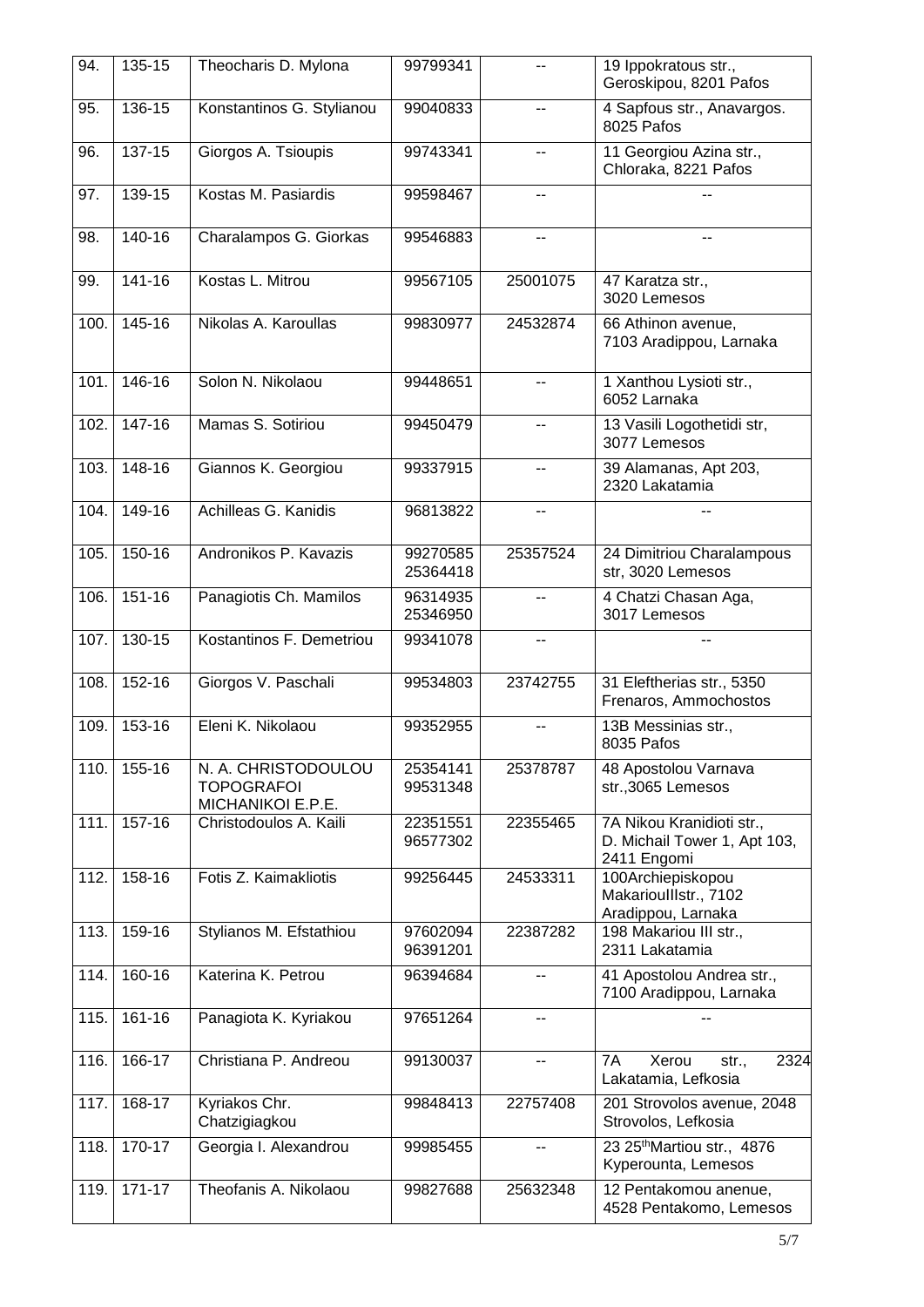| 120. | 172-17     | Paraskevas N. Nikolaou         | 99008821 |          | 120 Efxeinou Pontou str.,<br>6056 Larnaka                                  |
|------|------------|--------------------------------|----------|----------|----------------------------------------------------------------------------|
| 121. | $173-17$   | Zoe E. Evangelou               | 96503866 |          | 3A Spyrou Mela str., Kato<br>Polemidia, 4152 Lemesos                       |
| 122. | $174 - 17$ | Panikos S. Kolovou             | 97650215 |          | 36 Dikaiosinis str., 3051<br>Lemesos                                       |
| 123. | 177-17     | Marios G. Chatzinikolaou       | 99306624 |          | 2 Neokleous Kyriazi str., 2220<br>Geri                                     |
| 124. | 179-17     | Christos T. Zenios             | 99523694 |          | 15 Feidonos str., 4002 Mesa<br>Geitonia, Lemesos                           |
| 125. | 183-18     | Andreani M. Papageorgiou       | 99283126 |          | 1 Agiou Dometiou str. 7060<br>Livadia, Larnaca                             |
| 126. | 184-18     | Charis N. Charilaou            | 99744540 |          |                                                                            |
| 127. | 186-18     | Charalampos P. Louka           | 99710431 |          | 47 Archiep. Makariou III str.,<br>2565 Lythrodontas, Lefkosia              |
| 128. | 187-18     | Angelos P. Kakouris            | 99972114 |          | 14 Dimokratias str., 2571<br>Nisou, Lefkosia                               |
| 129. | 188-18     | Christos P. Papasavvas         | 96374338 |          | 4 Feidia Stokkou str., 8020<br>Pafos                                       |
| 130. | 189-18     | Nikolas M. Chatzidimitriou     | 99980919 |          | 35B Aigaiou str., Anthoupoli,<br>2303 Lakatameia, Lefkosia                 |
| 131. | 190-18     | Stavros A. Tselepis            | 99525053 |          | 4 Leof. Nik. Nikolaidi, office<br>202A, 8010 Pafos                         |
| 132. | 191-18     | Stefanos M. Efthyvoulou        | 99562434 |          | 11 Agiou Spyridonos str., Apt.<br>101, 8021 Pafos                          |
| 133. | 096-10     | Nikolas A. Sieittanis          | 99594691 | 22104974 | 242 Leoforos Makariou III,<br>2311 Lakatameia, Lefkosia                    |
| 134. | 195-18     | Charalampos F. Florou          | 97739722 |          | 8A 25 <sup>th</sup> Martiou str., Agios<br>Sylas, 4192 Ypsonas,<br>Lemesos |
| 135. | 196-19     | Ilias A. Ilia                  | 99910636 |          | Kozanis<br>4182<br>1<br>str.,<br>Ypsonas, Lemesos                          |
| 136. | 197-19     | Eleftherios M. Pringis         | 99799246 |          | 8 Andrea Miaouli str.,<br>5510 Avgorou,<br>Ammochostos                     |
| 137. | 198-19     | Charalampos M. Ttooulos        | 96553721 |          | 7 Nikou Kazantzaki str.,<br>6057 Larnaka                                   |
| 138. | 202-19     | Christodoulos I.<br>Sofokleous | 99033815 |          | 6, Polykleitou str., 2047<br>Strovolos, Lefkosia                           |
| 139. | 203-19     | Maria K. Roti                  | 99976749 |          | 17, Dromos 39, 4152 Kato<br>Polemidia, Lemesos                             |
| 140. | 204-19     | Christakis N.<br>Charalampides | 99384528 |          | 8 <sup>A</sup> Thaleias Markidou str.,<br>8028 Pafos                       |
| 141. | 205-19     | Marios A. Georgiou             | 99902318 |          | 3, Tasou Isaak str., 7571<br>Agglisides, Larnaka                           |
| 142. | 206-19     | Andreas M. Chatziioannou       | 99317987 |          | 8 Dioriou str., 2200 Geri,<br>Lefkosia                                     |
| 143. | 207-19     | Nikos P. Michailou             | 99162037 |          | 12 Pindou str., 7104<br>Aradippou, Larnaka                                 |
| 144. | 208-19     | Dimitris L. Kitsios            | 99222172 |          | 3A Andrianoupoleos str.,<br>6046 Larnaka                                   |
| 145. | 209-19     | Georgios M. Mina               | 99231241 |          | 14 Griva Digeni str., 2777<br>Nikitari, Lefkosia                           |